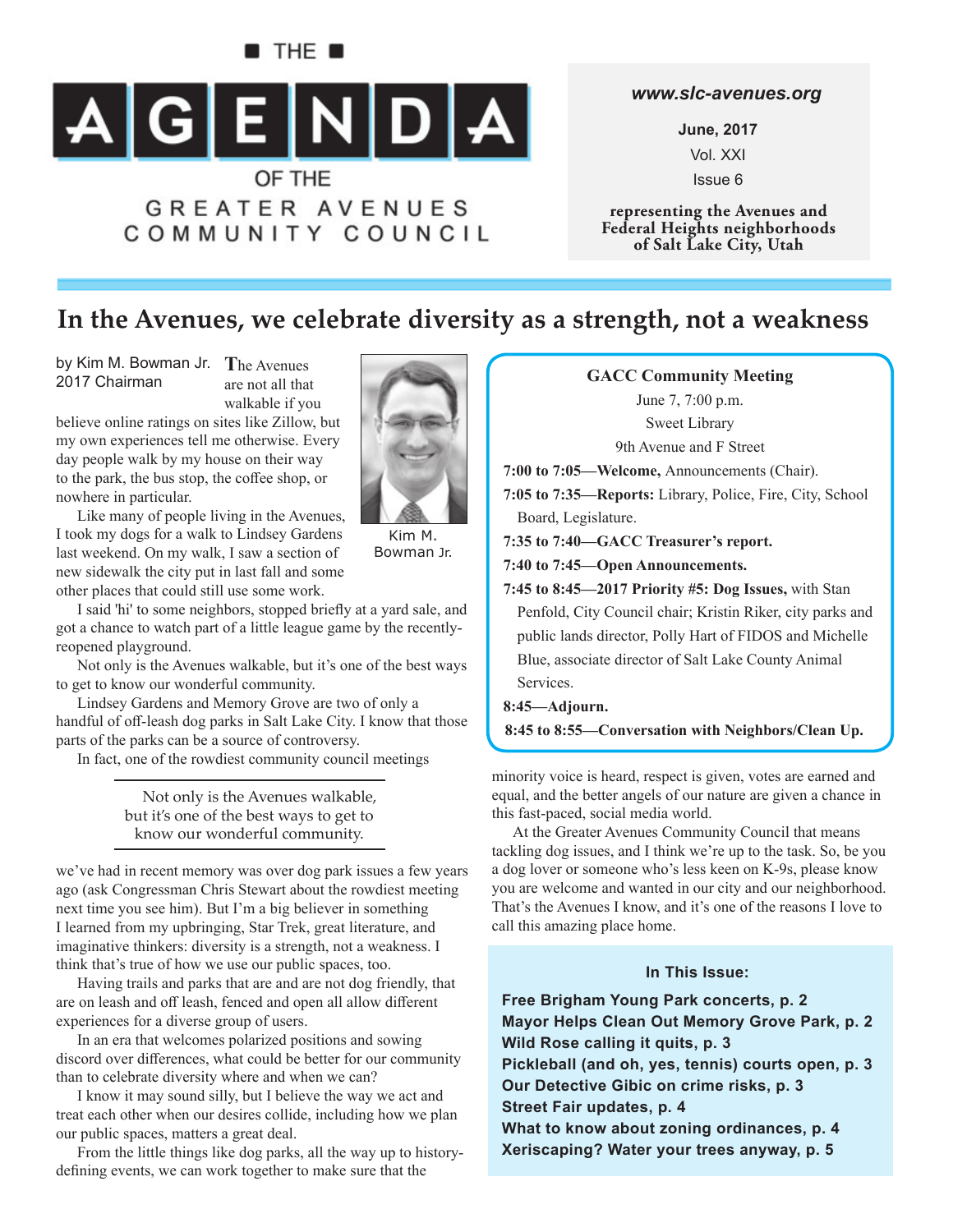### **AVENUES COMMUNITY MEETINGS**

#### **GACC Council Meeting**

Wednesday, June 7, 2017, at 7 p.m., Sweet Library. For special accommodations contact the GACC chair at gaccchair@slcavenues.org. Open to the public, all welcome.

#### **GACC Board Meeting**

Wednesday, June 14, 2017, at 7 p.m., Sweet Library. For special accommodations contact the GACC chair at gaccchair@slcavenues.org. Open to the public, all welcome.

Community Life / Resources / *Free Stuff !*

**Sweet Branch Library,** 455 F Street (at 9th Avenue), 801-594- 8651, www.slcpl.org. Summer Reading begins June 1, all locations, all ages. **Kids Calendar:** *Book Baby.* Wednesday at 10:15 a.m.; *Preschool Storytime*, Wednesday at 11:15 a.m.; *Playtime @ Sweet*. Tuesday at 10 a.m. to 11:30 a.m. *Playtime for children* 0 to 5 years-old and their caregivers. •Chris Lopez - magician. Saturday, June 3 at 4:30 p.m. •Whizgiggle Puppets Favorites - Tuesday, June 6 at 6:30 p.m. •Rocket Launchers - Saturday, June 10 at 11 a.m. •Salt Lake Ballet Workshop - Saturday, June 17 at 11 a.m. •Puppet Players - Wednesday, June 21 at 7 p.m. •Toddler Dance Party - Thursday, June 22 at 2 p.m. •Tracy Aviary - Tuesday, June 27 at 3 p.m. **Teen Calendar:** •*Coding Club.* Monday, 4 p.m. - 6 p.m. Develop computer coding skills at your own pace in a creative and collaborative environment. Kids and teens ages 8–18 can take part in weekly workshops where they'll be able to work through a self-guided programming curriculum with the help of Library staff. Registration is required. Call 801-594-8651 during library hours. •Teen Portal program. Wednesday, June 14 at 12:30 p.m. •Teen Mocha Chocolate Tasting, Friday, June 23 at 1 p.m. •Film in the Crafternoon, Friday, June 9 at 2 p.m. **Adult Calendar:** Art Exhibit: Sweet & Savory: works by the Sweet Staff. Exhibit runs through May 8 - June 17. • Sweet Reads at Avenues Proper, 376 8th Ave., 4th Tuesday at 7 p.m. •Film in the Crafternoon, Friday, June 9 at 2 p.m. •Board in the Library, Saturday, June 24 at 2 p.m.

- **LDS Hospital Presents a Suicide Prevention Forum** with featured speaker Greg Hudnall from Hope4Utah. June 14 at 7:30 a.m. LDS Hospital Auditorium (2nd Floor Education Center). A light breakfast will be provided.
- **Free Movies in the Parks**—Mark your calendars for June 9 and June 23 for movies under the stars at parks in/near the Avenues. The city is sponsoring free movies at Lindsey Gardens June 9, "Hook" and on June 23, at Reservoir Park,

#### *The Agenda*

Publisher's Statement The monthly Greater Avenues Community Council newsletter *"The Agenda"* is mailed free to all residences in the Avenues. This publication is created to conduct the business of the Greater Avenues Community Council. Mail correspondence to P. O. Box 1679, Salt Lake City, UT 84110.

GACC 2017 Officers and Publisher Contacts: *Chair:* Kim M. Bowman Jr., gaccchair@slc-avenues.org. *Chair-elect:* Brian Hatton, gaccchairelect@slc-avenues.org *Past-chair:* Dave Alderman, past-chair@slc-avenues.org *Treasurer:* Michael Hughes, gacctreasurer@slc-avenues.org. *Secretary:* Peg Alderman, gaccsecretary@slc-avenues.org. *Newsletter:* Dave Jonsson, newsletter@slc-avenues.org.

**GACC web page is www.slc-avenues.org.**

"The Karate Kid." Bring blankets and your own chairs. Popcorn is free while it lasts. Join us from 7:30 p.m. to 9 p.m. for pre-movie music and food by The Food Truck League. Movies start around 9:15 p.m. Other parks farther away also will have movies. See http://www.slcgov.com/ slcevents/slc-events-friday-night-flicks.

- **City Academy, 555 E. 200 South**, 801-596-8489, www. cityacademyslc.org, Your Avenues Neighborhood middle and high school - now enrolling for fall 2017. For a personal tour or more information, call our office. Graduation June 3 at 2 p.m. at the University of Utah.
- **Avenues exercise class** -free- Federal Heights church building, 1300 Fairfax Road. Mondays and Wednesdays, 8:30 a.m. to 9:30 a.m. Call Renate Nebeker 801-534-1443.
- **Recent work by Avenues Open Studio Artists** on display July 3 through August 24 at Sweet Library. Also, call Anne Albaugh (801) 554-9805, for details on Open Studios exhibit event on September 16.
- **Free concerts at Historic Brigham Young Park,** North Temple and State Street. June schedule, all at 7:30 P.M.
	- 2 *Dallyn Vail Bayles*, Broadway and inspirational recording artist.
	- 6 *SunShade 'n Rain*, Nostalgic musical program in threepart harmony.
	- 9 *Mama's Boys,* Western and bluegrass music by the Shumway family band.
	- 13 *Relic Acoustic Band*, Memorable tunes from the sixties and seventies.
	- 16 *Utah National Guard 23rd Army Band*, Popular band music and patriotic selections.
	- 20 *Joshua Creek,* Award-winning country/Americana recording act.
	- 23 *Kelly and Laura Griffiths*, Favorite Jazz and Broadway tunes.
	- 27 *Pizzicato Strings and Co.*, Youth playing music of the cinema.
	- 30 *Beehive Statesmen Chorus*, Classic barbershop.

## **Mayor Biskupski Cleans Out Dead Wood**



. . . at Memory Grove Park in the annual Memory Grove Cleanup. Mayor Jackie Biskupski, in front, was among an estimated 200 volunteers

who helped remove 12 dump truck loads of mostly tree limbs and brush. Also, a campsite near the gate was eradicated. Phil Carroll, cleanup director, said the noontime hamburger cookout for the workers, sponsored by LDS Hospital, was "again a hit."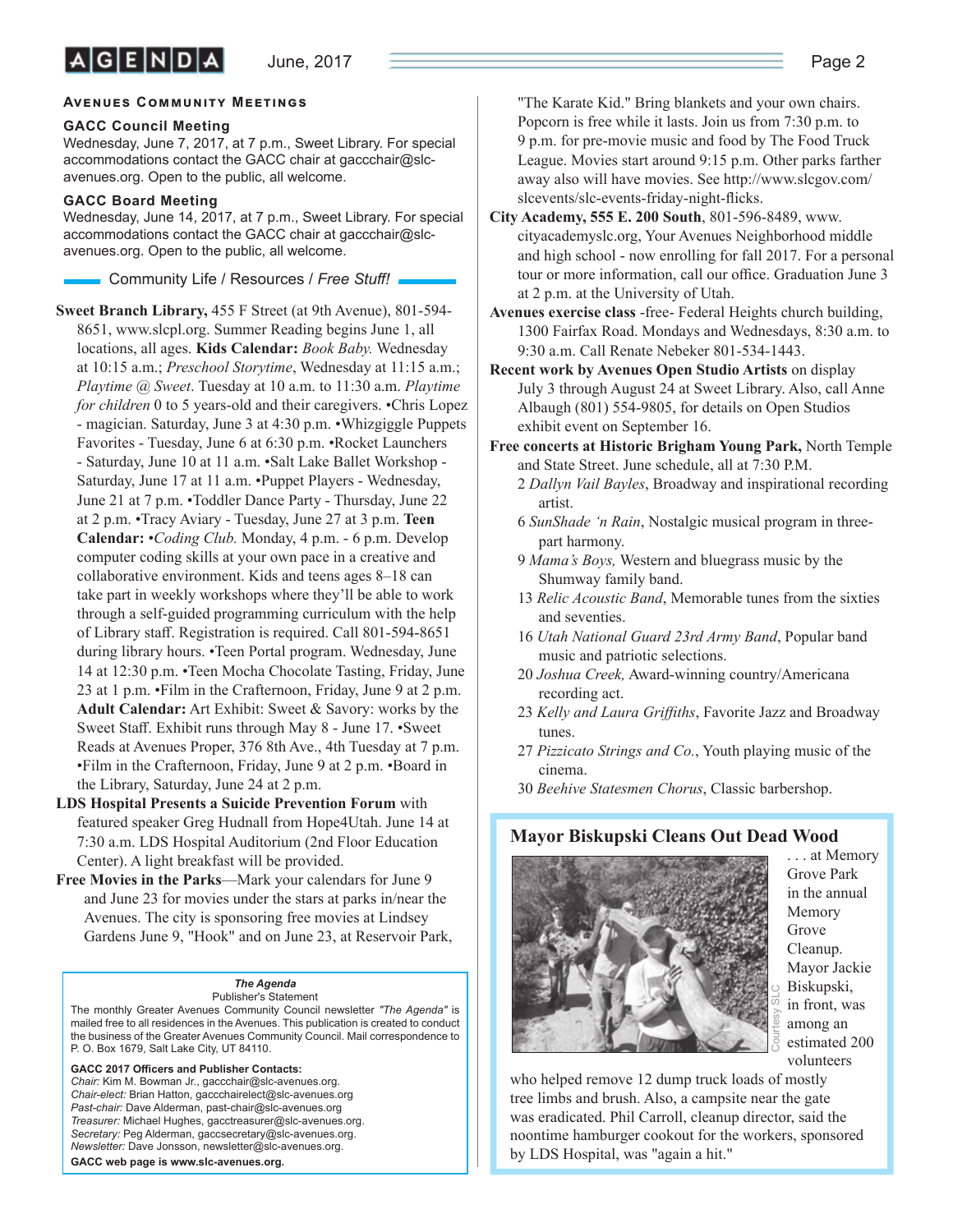June, 2017  $\overline{\hspace{1cm}}$  Page 3

## **New Tennis and Pickleball Courts Finally Open**



Mayor Jackie Biskupski, Kristin Riker (at the podium), Kim Bowman and James Henshaw open new pickleball courts. Oh yes, there's tennis, too.

**A**fter years of anticipation, the new tennis and pickleball courts at the 11th Avenue Park are open and in use.

On Friday, May 12, Mayor Jackie Biskupski and GACC Chair Kim Bowman officially opened the courts, much to the delight of a large group of tennis and pickleball enthusiasts gathered for the event.

While there are many courts in other Utah communities, these courts are the first courts in Salt Lake City designed exclusively for pickleball and they are already extremely popular. The six courts are filled most days with happy pickleball players of all ages.

Organized open play is available every Tuesday and Thursday from 5 to 9 p.m. and on Sunday from 3 to 6 p.m. Just bring your own paddle and join the fun.

The Avenues Athletic Association is forming a pickleball league. Contact James Henshaw at jamesh1015@gmail.com for information and to sign up.

—Gwen Springmeyer

**Wild Rose Sports owner says he's hanging it up**. Tim Metos, owner of the business since the '80s announced in a postcard mailed to the Avenues he's closing the business, 702-3rd Ave., in June. Tim, an East High and U. of U. graduate, said he is retiring on his own terms. He has headed a company popular among bicyclists and Nordic skiing enthusiasts.



Cop Corner By Det. Alen Gibic, SLCPD Community Intelligence Unit, 801-799-3623

**I**t's that time again! Nice weather is upon us.

I would like to remind everyone that people will be out jogging, walking their dogs and riding bikes. Children will soon be out of school and playing outside. Please be mindful of pedestrians and take care of each other.



Det. Gibic

- Remember that there are criminals out there looking to take advantage of you as well.
- Remember to put away your yard maintenance tools away when not in use so no one can steal them.
- Remember to keep your garage doors closed even if you are outside so no one can see what is inside.

Just because you don't get anything stolen on Saturday afternoon, does not mean that criminal won't be back to steal what they saw inside while you're away.

## **June theme for our monthly**

## **photo contest: "Fun in the Park"**

Congratulations to Janet

Barnett, whose picture of a

balsamroot cluster is our photo

contest winner!

Please send your June photo

submissions to gaccchair@slc-

avenues.org by June 10.



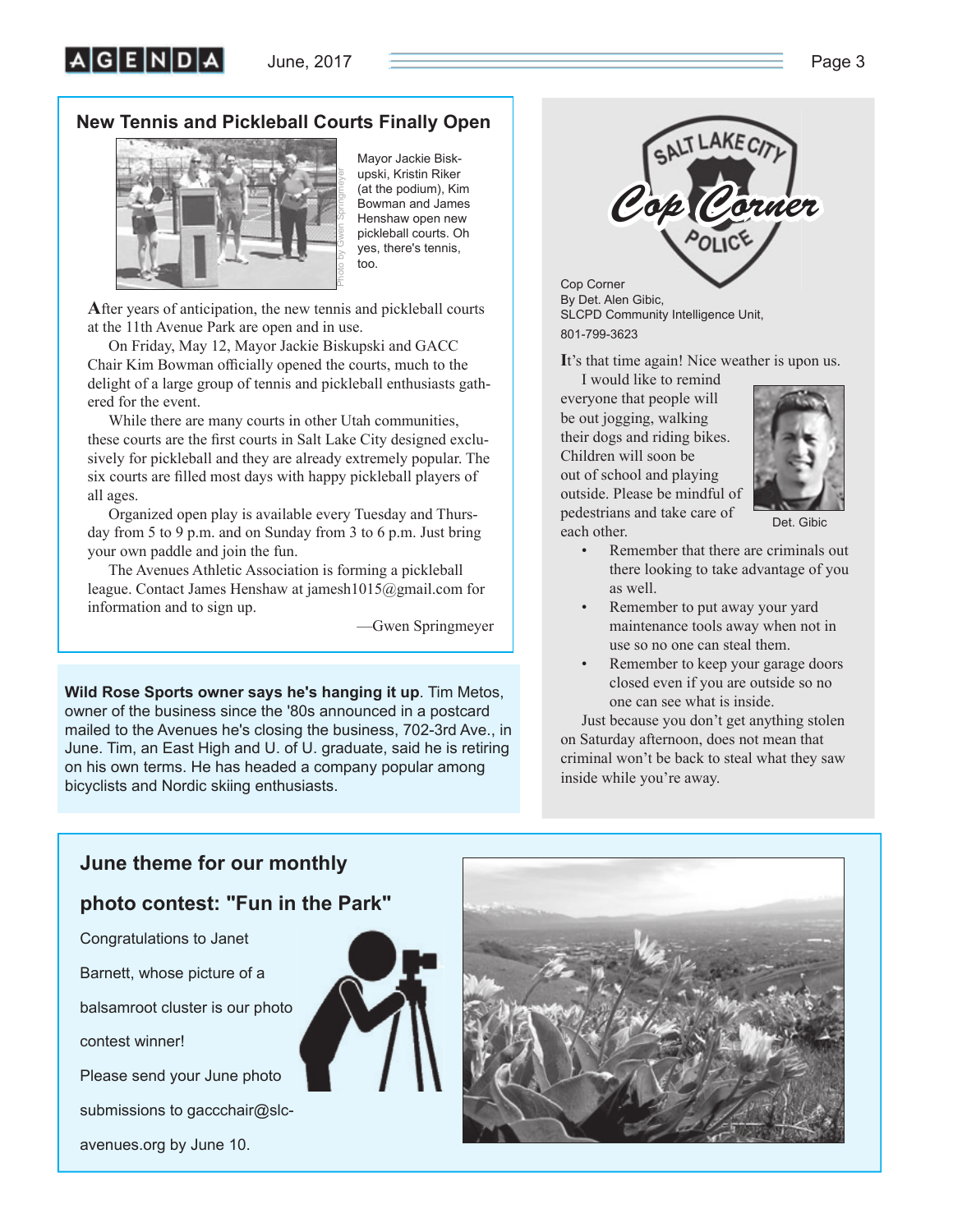June, 2017 Page 4

# **Street Fair Planning Ramping Up; Entertainer Applications Due by June 30**

**O**ur Avenues Street Fair planning process has established great momentum and what a joy it has been! I want to thank everyone who has volunteered thus far for their time and dedication to our wonderful Avenues community.

Our volunteer force will continue to grow as the Street Fair date nears (September 9th) so stay tuned for ways in which you can get involved.

Please know that we are still accepting applications for entertainers (applica-

tions due by June 30th). Additionally, our vendor booth applications have opened (see below) and we are urging arts, crafts, food and retail vendors, as well as political and non-profit organizations to apply. The event will host just 200 booths, so act fast!

Local artists should begin considering submitting an application to participate in the "People's Art Gallery". A professional judge will present awards in five categories: 0-9 years, 10-14 years, 15-18

years, adult amateur, and adult professional. Plus, one work will receive the coveted "People's Choice Award"!

We will release the location of the 2017 Street Fair, as well as this year's Featured Artist, in the July newsletter. Please visit avenuesstreetfair.org for additional information. Lastly, please feel free to contact me directly with questions (berkelba@gmail.com).

> —Brian Berkelbach, 2017 Avenues Street Fair Chair

#### **To submit an online application please visit avenuesstreetfair.org. Booth applications are due July 31.**



## **Avenues Kids Enthusiastically Welcome New Lindsey Gardens Playground**

**Mayor Jackie Biskupski joined parks officials to officially** open the new playground at Lindsey Gardens.

The new construction is part of an overall project to improve the Park's amenities.

Included are upgrades to the middle and lower baseball fields. The lower field will be having the soil removed and replaced with new ball field mix and the middle field is being pushed out 25 feet to allow for bleachers in the back and new mix. The playground features the newest in colorful kid-safe climbing equipment on an impact-absorbing base.

The baseball fields work should be completed this summer.

## **What You Need To Know About Special Exceptions To Zoning Ordinances**

#### **by John Becker**

**S**alt Lake City zoning ordinances have requirements like height, setbacks, uses, height of retaining walls, and slope. Zoning districts have additional requirements. Overlay districts have additional standards based on geographic features or land uses.

Owners, developers and builders can apply to the Planning Department for special exceptions to those rules. Special exceptions were previously called variances.

When a special exception is requested, only abutting property owners are notified. Even though you may be a neighbor, if you are not an abutting property owner, you may never know until after the approval is given and the building is underway.

Considerations for denying the request for a special exception include:

• substantial impairment of property value to the neighborhood;

• material impact to the character, public health, safety of the neighborhood;

• incompatibility with the surrounding development; and loss or damage of natural, scenic or historic features.

Special exceptions can be granted by the Planning Department staff. Immediate neighbors have only 12 days to comment on the first notification. If enough questions are raised, the Planning Department will likely refer the decision to the Planning Commission (made up of citizen volunteers).

When this happens, the area of notification is expanded so that neighbors within 300 feet are notified. Referral to the Planning Commission requires an additional two weeks of notification.

An "aggrieved party" can appeal a decision by the Planning Commission within 10 days. It is then heard by a hearing officer, and ultimately determined by the City Council.

The process can be long, but the notification period is short. It is important for Avenues neighbors to keep each other informed.

What you can do: Keep your neighbors in the loop. Don't be surprised by a building project in your neighborhood. You can have a voice when exceptions to zoning regulations are requested.

If you are notified of a special exception for a building project next door, let others know so they can voice their opinions.

If you have questions, contact your GACC representative or City Council Member.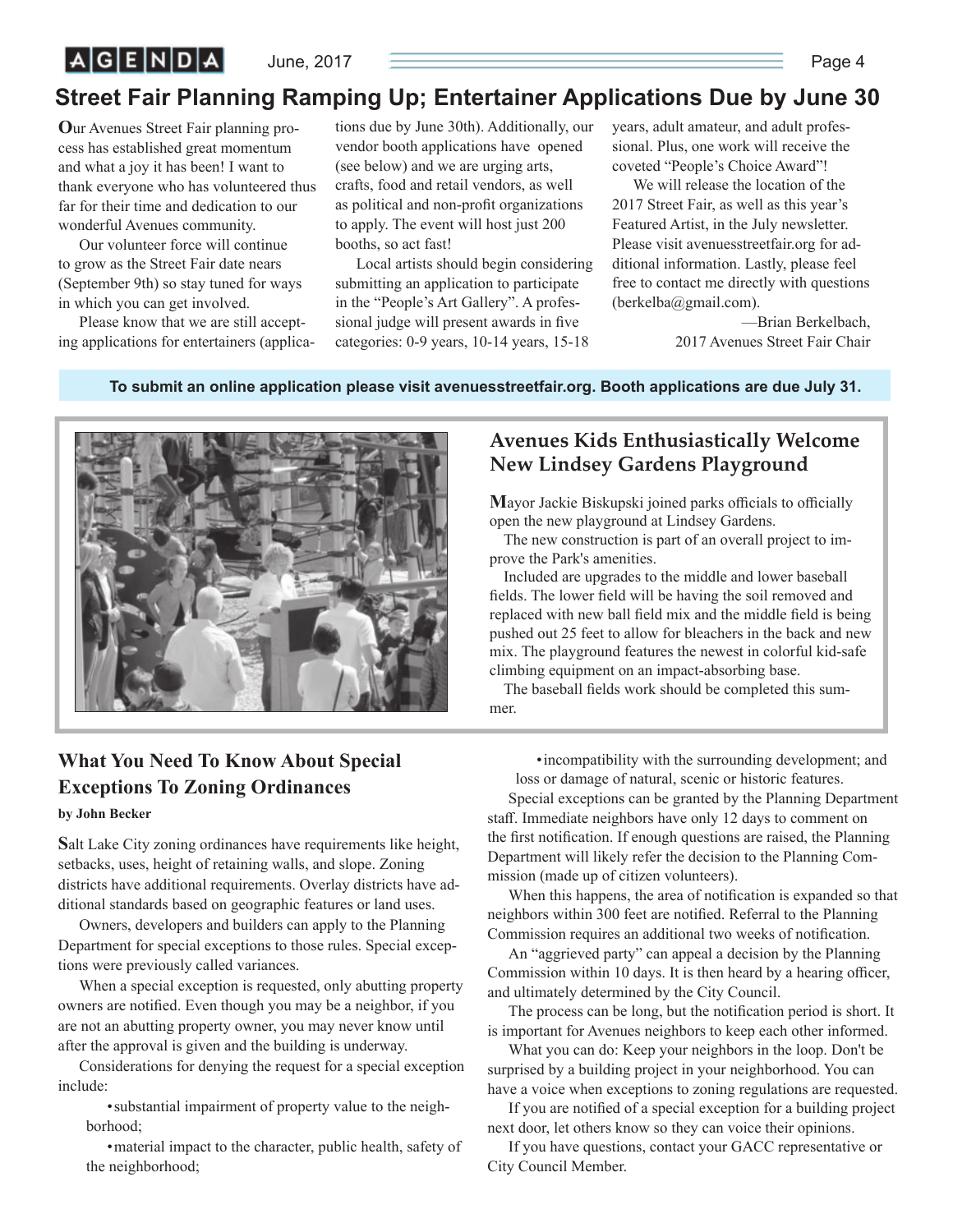# $|A|G|E|N|D|A|$

June, 2017  $\qquad \qquad$  Page 5

# **Xeriscaping is Great, But Don't Forget to Water Your Trees**

Mature trees can provide 260 pounds of oxygen *per year,* 

Did You Know?

Homes with mature trees are typically worth 10 percent

**A** few years ago, xeriscaping was all the rage. In the Avenues, homeowners tore out their water-hungry grass and planted drought-resistant plants. Xeriscaping is great when it's new, but after a few years we have the fallout from the process: many yards are overgrown, the plants aren't thriving, trees in the xeriscaped area are stressed, and the ground-cover cloth, if any, is worn out.

Our former chairman, Jim Jenkin, once wrote a helpful article for this newsletter about not letting your trees die as you at the same time enjoy the benefits of your parsimonious plantings. The article is worth another look.

Jim wrote, "Spring is the season of home improvements

in the Avenues, including yard work and renovations...and I would like to remind residents of Salt Lake City that the parking strip is city property."

*per tree*.

more than homes without trees.

"What you can and can't do on the city's strip is regulated, and the strip must remain 33 percent planted.

"Furthermore, trees on your parking are city property, and property owners are supposed to keep them healthy. And watered.

"Remember, that tree in your park strip will still require wa-

tering, regardless of what the rest of the strip requires.

"Trees in the strip provide shade, deaden traffic noise and provide more oxygen to the atmosphere. They are a valuable public resource. Mature trees cannot scrounge enough water from our dry Utah climate to survive without your help.

"Examples of good and bad strip conversions can be found throughout the Avenues. Some greenery survives, much doesn't.

> Bark mulch leaches compounds into the soil that make it a tough environment for some plants.

"Also, if the existing sod is not removed to lower the grade below curb level, bark (or other products) will migrate onto the sidewalk and into the street, creating possible hazards and the at-

tendant liability.

source: Rocky Mountain Power

"Even if you are putting in good old-fashioned bluegrass in your park strip there are still ways to save water. One is to avoid "center strip" sprinkler installations, which make it impossible to water your entire strip without also watering the street and sidewalk; another is to avoid watering during the hot part of the day."

The City has a great pamphlet at www.slcgov.com/utilities/ conservation.



Summer means BBQs, picnics, and other get-togethers that usually revolve around food. But as temperatures outside rise, we need to be careful about food-borne illness. Not following proper food preparation and holding techniques can result in food poisoning from pathogens like campylobacter, E. coli, listeria, norovirus, and salmonella.

## **STOP BACTERIA FROM GROWING**

| Cook food to minimum temperatures: |       |
|------------------------------------|-------|
| Poultry (whole or ground)          | 165 F |
| Ground Meat                        | 160 F |
| Beef, Pork, Veal, Lamb, and Fish   | 145 F |

**Store food at proper temperatures.** Bacteria thrives at 40-140  $F -$  so keep hot foods hot and cold foods cold.

Put away food promptly. Food shouldn't be sitting out more than two hours, or no longer than one hour when the temperature is over 90 F outside.

**Wash your hands!** This is how bacteria spreads. Spend 30 seconds washing your hands vigorously with soap. Watch your hands too – if you've been handling raw meat, try not to touch anything else before you wash your hands.

**Keep raw and cooked foods separate.** Use different cutting boards, utensils, plates, and marinades for raw and cooked meats.

**Remember:** Keeping your food safe will keep you outside this summer!

Helping People Lives Possible. Lives Possible.

Intermountain **LDS Hospital** Healing for life®

ldshospital.org | 801.408.1100

[f**eys**